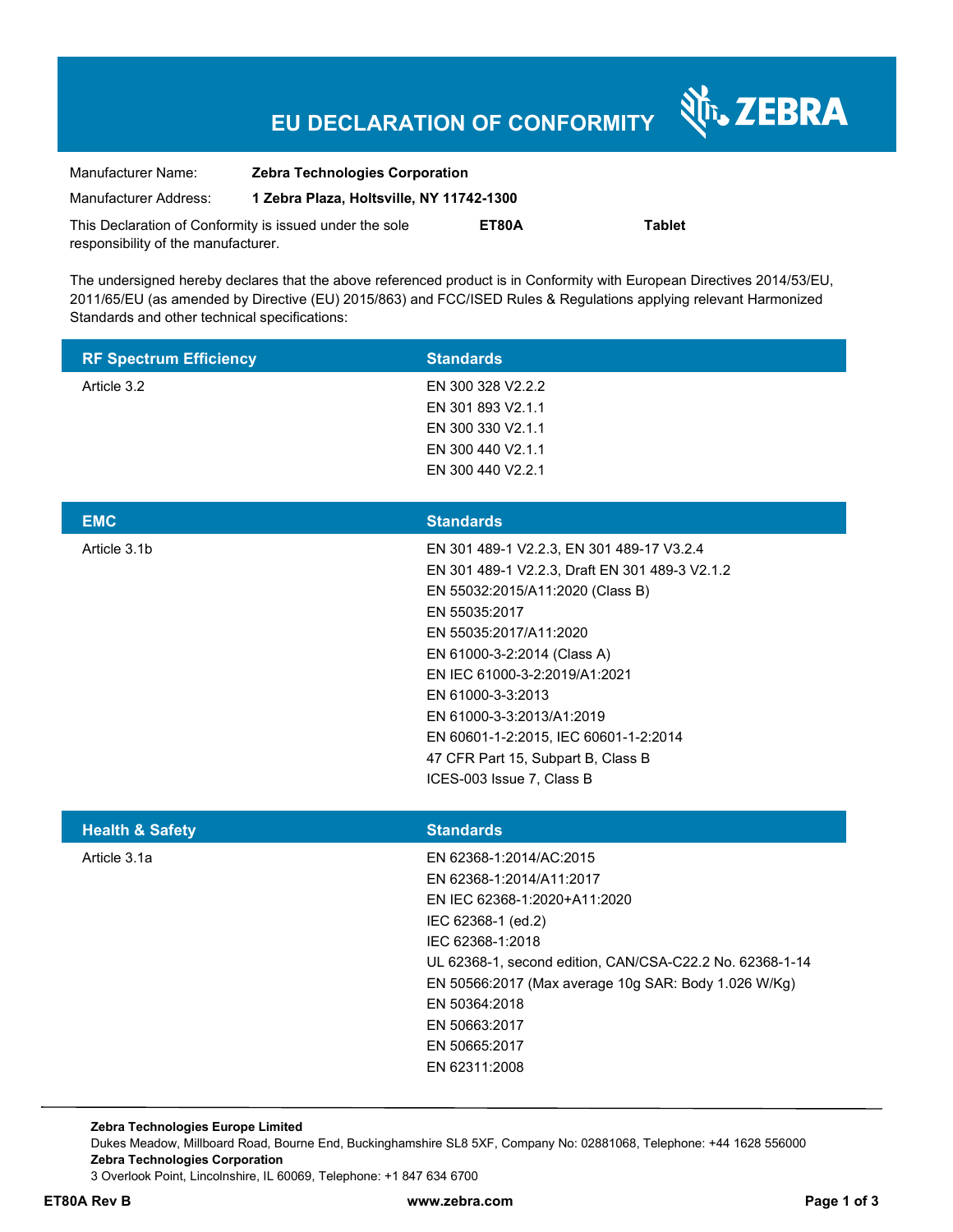

EN IEC 62311:2020 FCC 47CFR Part 2.1093 RSS 102 Issue 5 IEC 62471:2006 (Ed.1.0); EN 62471:2008 (LED)

| <b>Environmental</b>                       | <b>Standards</b>  |
|--------------------------------------------|-------------------|
| Restriction of Hazardous Substances (RoHS) | EN IEC 63000:2018 |

With regard to Directive 2014/53/EU, the conformity assessment procedure referred to in Article 17.2(b) and detailed in Annex III has been followed with the involvement of the following Notified Body for Articles 3.1a, 3.1b and 3.2: **CTC advanced GmbH**, Untertürkheimer Str. 6 – 10 66117 Saarbrücken, Germany

EC-Type Examination Certificate number: T818894N-01-TEC

US company representative for FCC Supplier's Declaration of Conformity (47 CFR Part 2.1071 to 2.1077) is Larry Zhou and can be reached at **larry.zhou@zebra.com**.

**Signed on behalf of Zebra Technologies Corporation** 

 $470$ 

Place: Bourne End

*(Signature of authorized person)* Date of Affixing the CE Mark: 19 November 2021 Marco Belli Rev: B and the contract of the contract of the contract of the contract of the contract of the contract of the contract of the contract of the contract of the contract of the contract of the contract of the con Sr. Manager, Regulatory **Date: 8 December 2021 Date: 8 December 2021** 

**Zebra Technologies Europe Limited**  Dukes Meadow, Millboard Road, Bourne End, Buckinghamshire SL8 5XF, Company No: 02881068, Telephone: +44 1628 556000 **Zebra Technologies Corporation**  3 Overlook Point, Lincolnshire, IL 60069, Telephone: +1 847 634 6700